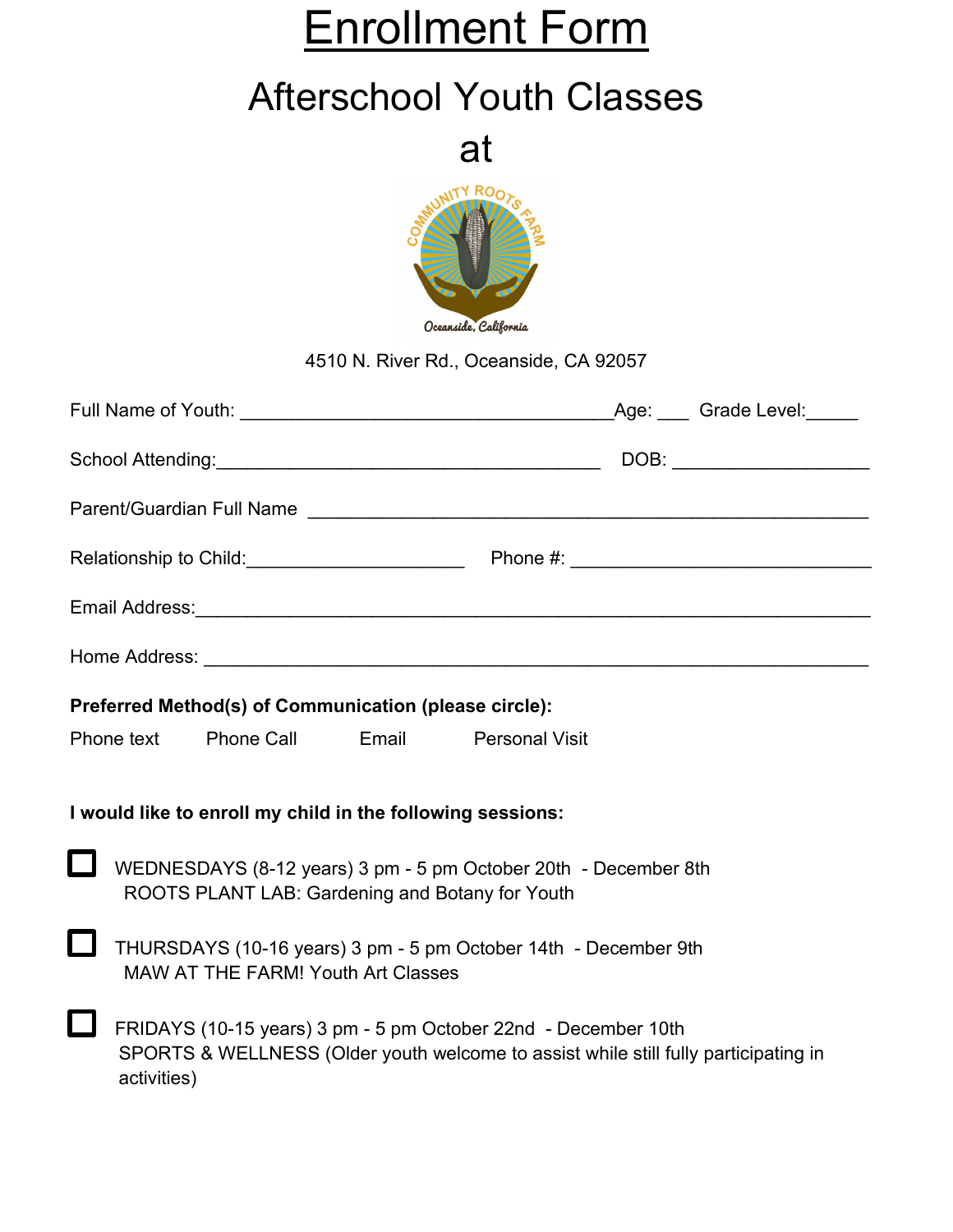

## **Participation, Waiver, and Release of Liability**

This Release and Waiver of Liability (the "release") executed on \_\_\_\_\_\_\_\_\_\_\_\_\_\_\_\_\_\_\_\_\_\_\_\_\_\_(date) by \_\_\_\_\_\_\_\_\_\_\_\_\_\_\_\_\_\_\_\_\_\_\_\_\_\_\_\_\_\_\_\_\_\_ ("Participant") releases Botanical Community Development Initiatives, ("Nonprofit"), a nonprofit corporation organized and existing under the laws of the State of California and each of its directors, officers, employees, and agents.

1. Waiver and Release: I, the Participant, release and forever discharge and hold harmless Nonprofit and its successors and assigns from any and all liability, claims, and demands of whatever kind of nature, either in law or in equity, which arise or may hereafter arise from the services I provide to Nonprofit. I understand and acknowledge that this Release discharges Nonprofit from any liability or claim that I may have against Nonprofit with respect to bodily injury, personal injury, illness, death, or property damage that may result from my participation in any activities with or sponsored by Nonprofit.

2. Insurance: Further I understand that Nonprofit does not assume any responsibility for or obligation to provide me with financial or other assistance, including but not limited to medical, health, or disability benefits or insurance. I expressly waive any such claim for compensation or liability on the part of Nonprofit beyond what may be offered freely by Nonprofit in the event of injury or medical expenses incurred by me.

3. Medical Treatment: I hereby Release and forever discharge Nonprofit from any claim whatsoever which arises or may hereafter arise on account of any first-aid treatment or other medical services rendered in connection with an emergency during my participation in any activities with or sponsored by Nonprofit.

4. Assumption of Risk: I understand that my participation in activities with or sponsored by Nonprofit may include activities that may be hazardous to me. As a participant, I hereby expressly assume risk of injury or harm from these activities and Release Nonprofit from all liability.

5. Photographic Release: I grant and convey to Nonprofit and any additional sponsors all right, title, and interests in any and all photographs, images, video, or audio recordings of me or my likeness or voice made by Nonprofit in connection with my participation in activities with or sponsored by Nonprofit.

6. Other: As a participant, I expressly agree that this Release is intended to be as broad and inclusive as permitted by the laws of the State of California and that this Release shall be governed by and interpreted in accordance with the laws of the State of California. I agree that in the event that any clause or provision of this Release is deemed invalid, the enforceability of the remaining provisions of this Release shall not be affected.

By signing below, I express my understanding and intent to enter into this Release and Waiver of Liability willingly and voluntarily.

| Signature (Or parent/guardian if under 18)    | Date          |                |
|-----------------------------------------------|---------------|----------------|
| Printed Name (Or parent/guardian if under 18) | Phone #       | E-mail Address |
| Name of Participant (If under 18)             | Date of Birth |                |

**Botanical Community Development Initiatives reserves the right to not allow participation of anyone who does not complete the release and waiver completely and legibly.**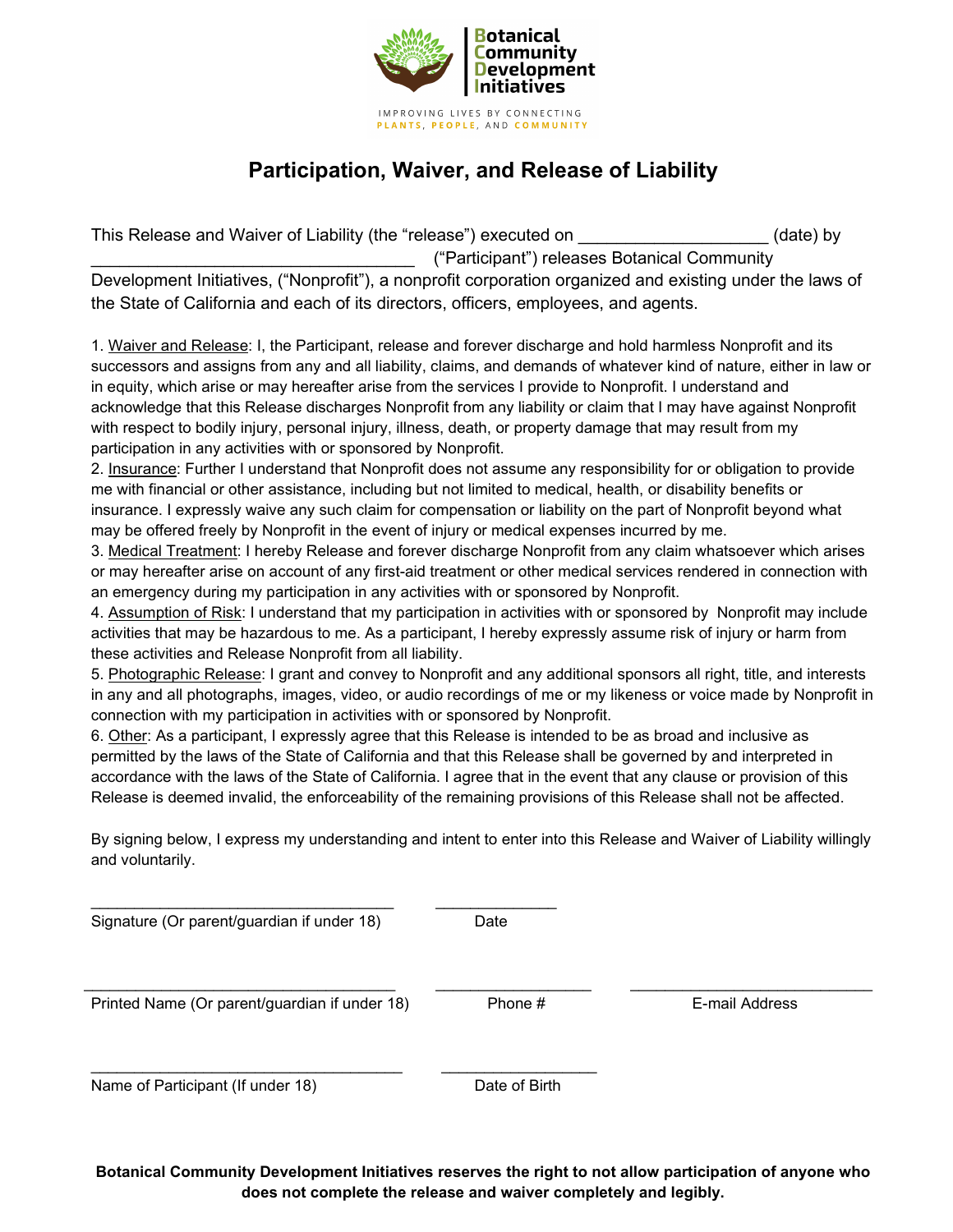### **COVID-19 Liability Waiver**

## **Read Carefully**

In exchange for use of the services, facilities, and property and/or participation in programs, events, and/or activities of Botanical Community Development Initiatives, of 4510 N. River Rd., Oceanside, California, 92057, I, parent or legal guardian of  $\overline{a}$  agree for myself and (if applicable) for the members of my family, to the following:

- **1. AGREEMENT TO FOLLOW DIRECTIONS**. I agree to observe and obey all posted rules and warnings regarding COVID-19, and further agree to follow any oral instructions or directions given by Botanical Community Development Initiatives, or the employees, representatives, or agents of Botanical Community Development Initiatives.
- **2. ASSUMPTION OF THE RISKS AND RELEASE**. I recognize that there are certain inherent risks associated with the above described activity regarding COVID-19, acknowledge the contagious nature of COVID-19 and understand that CDC and public health authorities recommend the practice of social distancing, and I assume full responsibility for personal injury to myself and (if applicable) my family members, and further release and discharge Botanical Community Development Initiatives for injury, loss or damage arising out of my or my family's use of or presence upon the facilities of Botanical Community Development initiatives, whether caused by the fault of myself, my family, Botanical Community Development Initiatives or other hired parties.

I acknowledge that Botanical Community Development Initiatives has followed all local and state requirements regarding the coronavirus pandemic to reduce the spread of COVID-19. I acknowledge that Botanical Community Development Initiatives cannot guarantee that I or any of my family members will not become infected with COVID-19.

- **3. INDEMNIFICATION**. I agree to indemnify and defend Botanical Community Development Initiatives against all claims, causes of action, damages, judgements, costs or expenses, including attorney fees and other litigation costs, which may arise from my or my family's use of or presence upon the facilities, services, and property and/or participation in programs, events, and/or activities of Botanical Community Development Initiatives.
- **4. APPLICABLE LAW**. Any legal or equitable claim that may arise from participation in the above shall be resolved under California law.
- **5. No Duress**. I agree and acknowledge that I am under no pressure or duress to sign this Agreement and that I have been given a reasonable opportunity to review it before signing. I further agree and acknowledge that I am free to have my own legal counsel review this Agreement if I so desire. I further agree and acknowledge that Botanical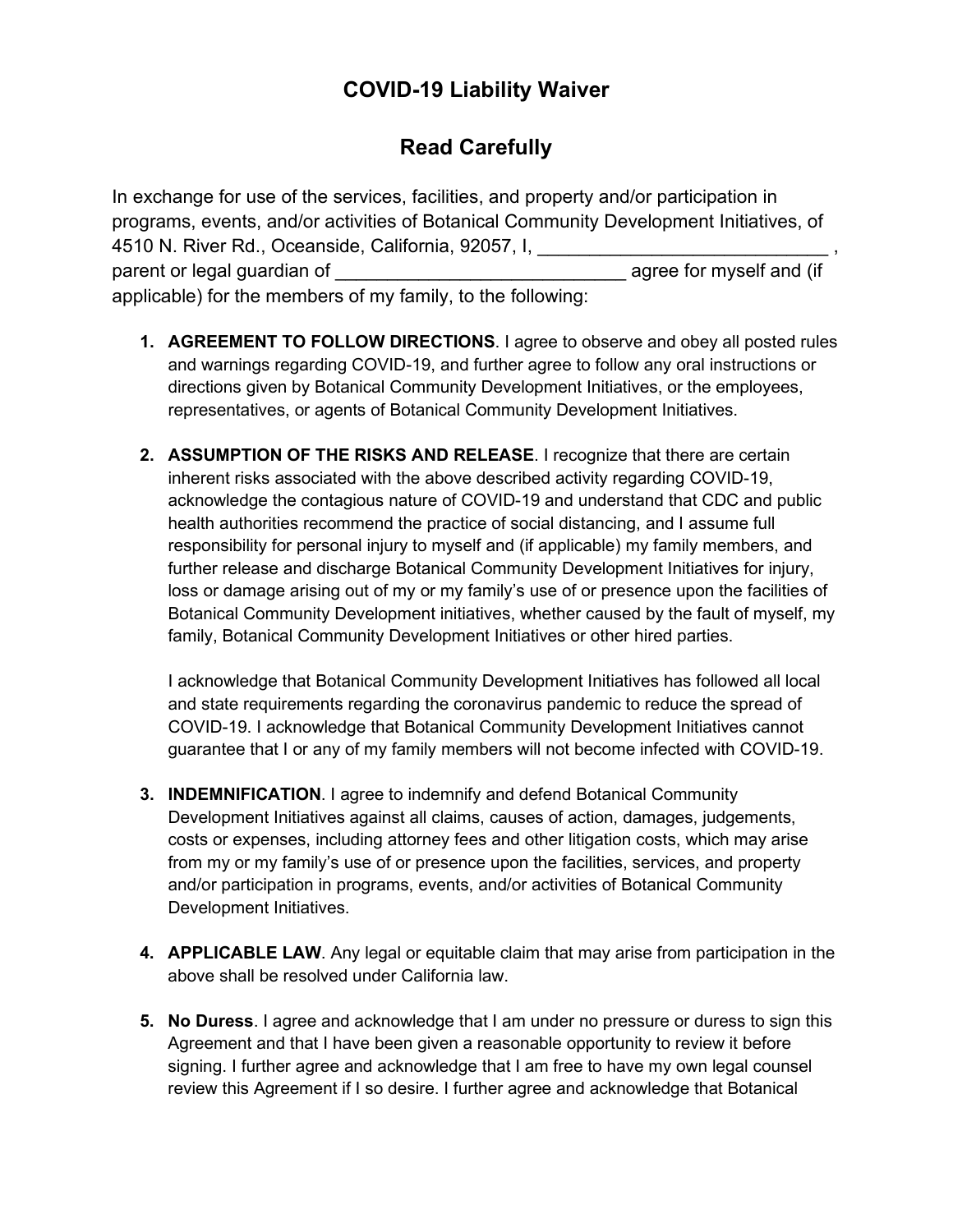Community Development Initiatives has offered to refund any fees I have paid for use of/participation in facilities, services, programs, events, and/or activities. If I choose not to sign this Agreement.

- **6. ARM'S LENGTH AGREEMENT**. This Agreement and each of its terms are the product of an arm's length negotiation between the Parties. In the event any ambiguity is found to exist in the interpretation of this Agreement, or any of its provisions, the Parties, and each of them, explicitly reject the application of any legal or equitable rule of interpretation which would lead to a construction either "for" or "against" a particular party based upon their status as the drafter of a specific term, language, or provision giving rise to such ambiguity. Accordingly, the Parties specifically reject the application of Cal. Civ. Code §1654 to this Agreement, as well as any other statute or common law principles of similar effect.
- 7. **ENFORCEABILITY**. The invalidity or unenforceability of any provision of this Agreement, whether standing alone or as applied to a particular occurrence or circumstance, shall not affect the validity or enforceability of any other provision of this Agreement of any other application of such provision, as the case may be, and such invalid or unenforceable provision shall be deemed not to be a part of this Agreement.
- **8. DISPUTE RESOLUTION.** The parties will attempt to resolve any dispute arising out of or relating to this Agreement through friendly negotiations amongst the parties. If the matter is not resolved by negotiation, the parties will resolve the dispute using the below Alternative Dispute Resolution (ADR) procedure.

Any controversies or disputes arising out of or relating to this Agreement will be resolved by binding arbitration under the rules of the American Arbitration Association. The arbitrator's award will be final, and any judgment may be entered upon it by any court having proper jurisdiction.

#### **I HAVE READ THIS DOCUMENT AND UNDERSTAND IT. I FURTHER UNDERSTAND THAT BY SIGNING THIS RELEASE, I VOLUNTARILY SURRENDER CERTAIN LEGAL RIGHTS.**

| <b>Parent Signature</b>          | Date: |
|----------------------------------|-------|
|                                  |       |
| <b>Printed Name of Above</b>     |       |
|                                  |       |
| Print name of Minor Participant. |       |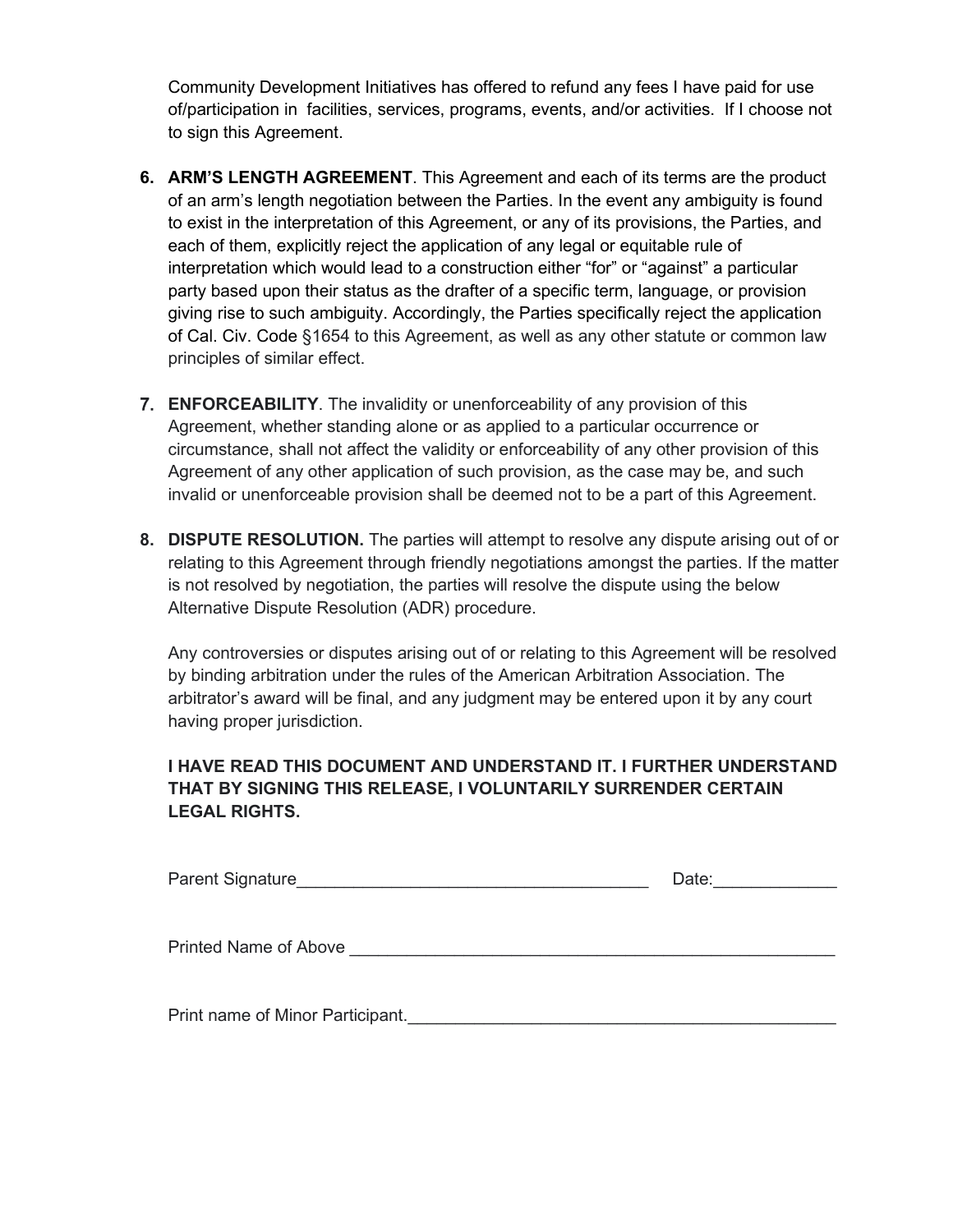

#### **Medication Information Form**

One form for each child.

Please fill in EVERY BLANK. This form is used in an emergency situation when 911 needs to be called. We MUST have all of this information on this form in the unlikely event that we have an emergency involving your child.

| Emergency Contact/Pick-up 1: Full Name |  |  |  |  |  |
|----------------------------------------|--|--|--|--|--|
|                                        |  |  |  |  |  |
|                                        |  |  |  |  |  |
|                                        |  |  |  |  |  |
|                                        |  |  |  |  |  |
|                                        |  |  |  |  |  |
|                                        |  |  |  |  |  |
|                                        |  |  |  |  |  |
| Email                                  |  |  |  |  |  |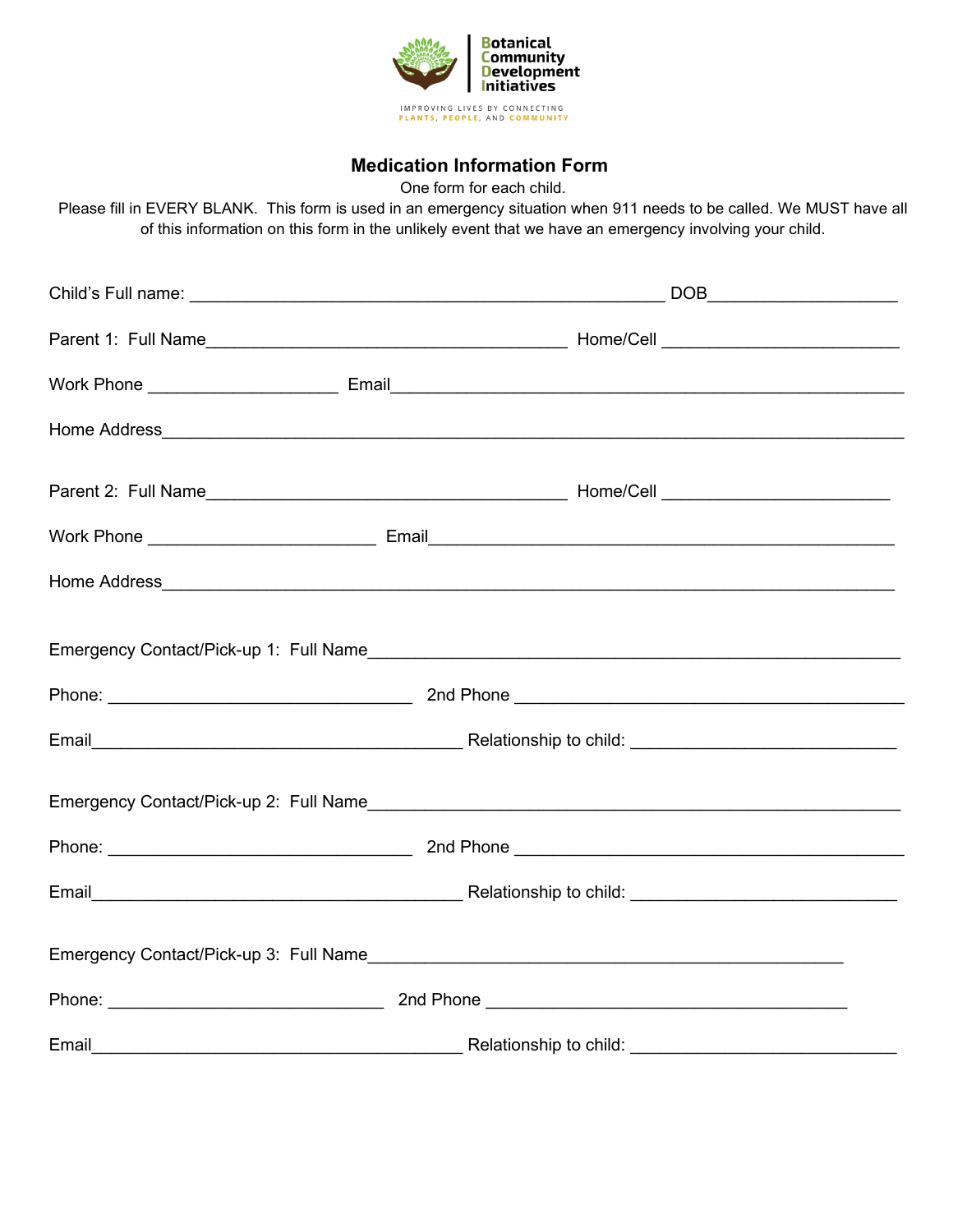

If your child is here without a parent and there is an illness or injury, we will immediately contact parent(s). **We will always err on the side of caution, so if calling an ambulance is necessary, please know that one will be called.** Law prohibits us from dispensing any medication, prescription, or over-the-counter, to your child.

 Please check here if you give permission for your child to be dropped off and/or picked up by people listed as "Emergency Contact/ Pick-up" above. (No other person will be allowed to pick up your child unless specified on this form otherwise)

Please sign below that you have read and filled out this entire document and agree to all of the above as written in this document.

Parent/Guardian signature\_\_\_\_\_\_\_\_\_\_\_\_\_\_\_\_\_\_\_\_\_\_\_\_\_\_\_\_\_\_\_\_\_\_\_\_\_\_\_\_\_\_ Date: \_\_\_\_\_\_\_\_\_\_\_\_\_\_\_\_\_\_\_\_\_\_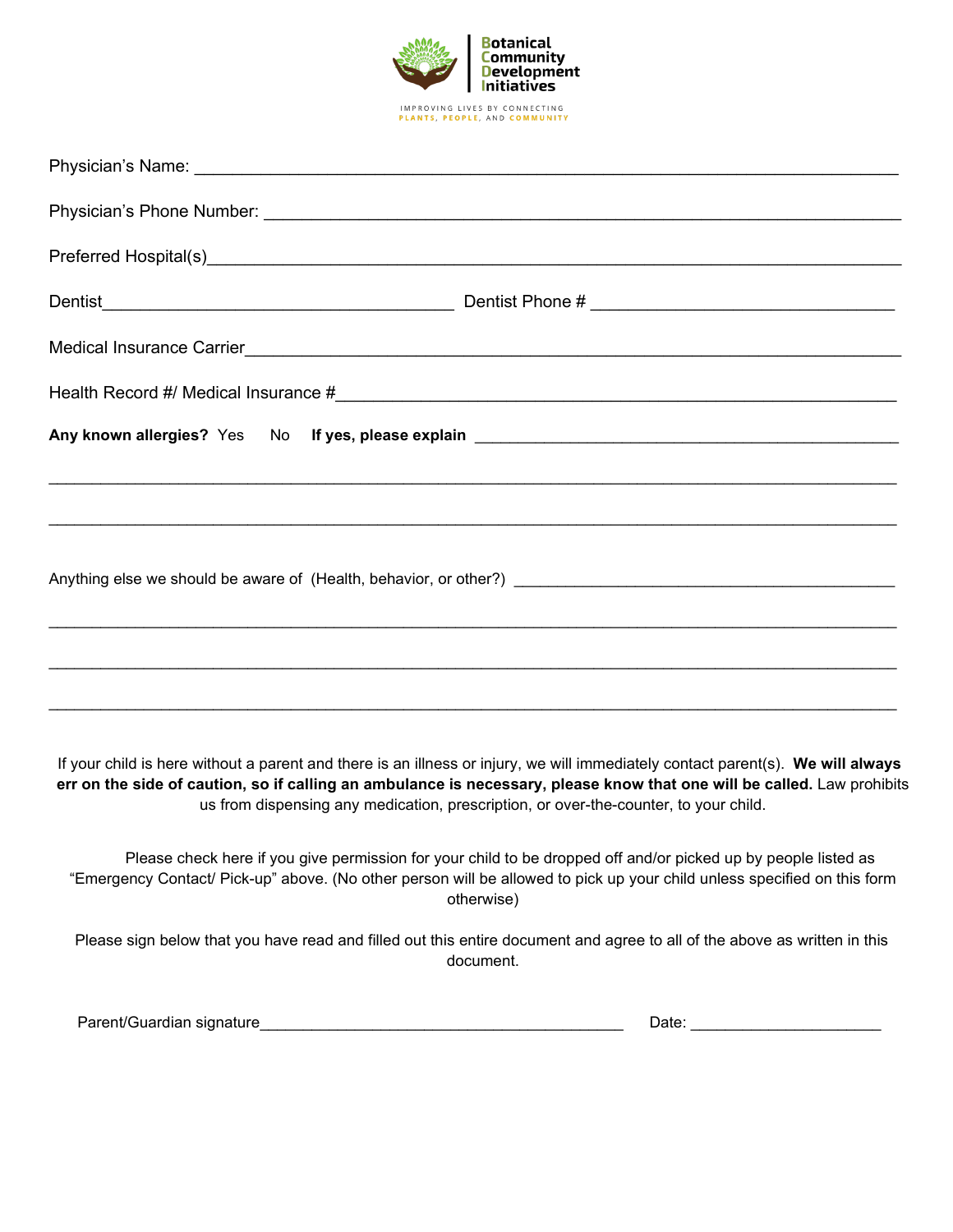

## **COMMUNITY ROOTS FARM**

Behavior Contract

Dear Parents/Guardians:

Please review the following behavior contract with your child. Ensure that they understand the expectation of their behavior while at Community Roots Farm. We will review these rules with them when they come to the farm. While we have play spaces we are also a working production farm. We want to ensure the safety and well-being of everyone who comes to the farm as well as ensure that crops, animals, and farm tools do not get damaged.

Farm Rules

## **We CARE for ourselves and those around us. We earn each other's trust through HONESTY. We RESPECT each other and the environment. We are RESPONSIBLE for our own choices.**

While at Community Roots Farm, **I WILL**:

- Show respect and kindness in words and in actions to others
- Be honest with others
- Respect other people's feelings and differences
- Follow directions of staff and supervising volunteers
- Show responsibility by being helpful.
- Respect the property of the farm and others at the farm.

Have fun! The most important thing about being at the farm is enjoying yourself and making sure that others feel safe and respected so that they can have a good time too.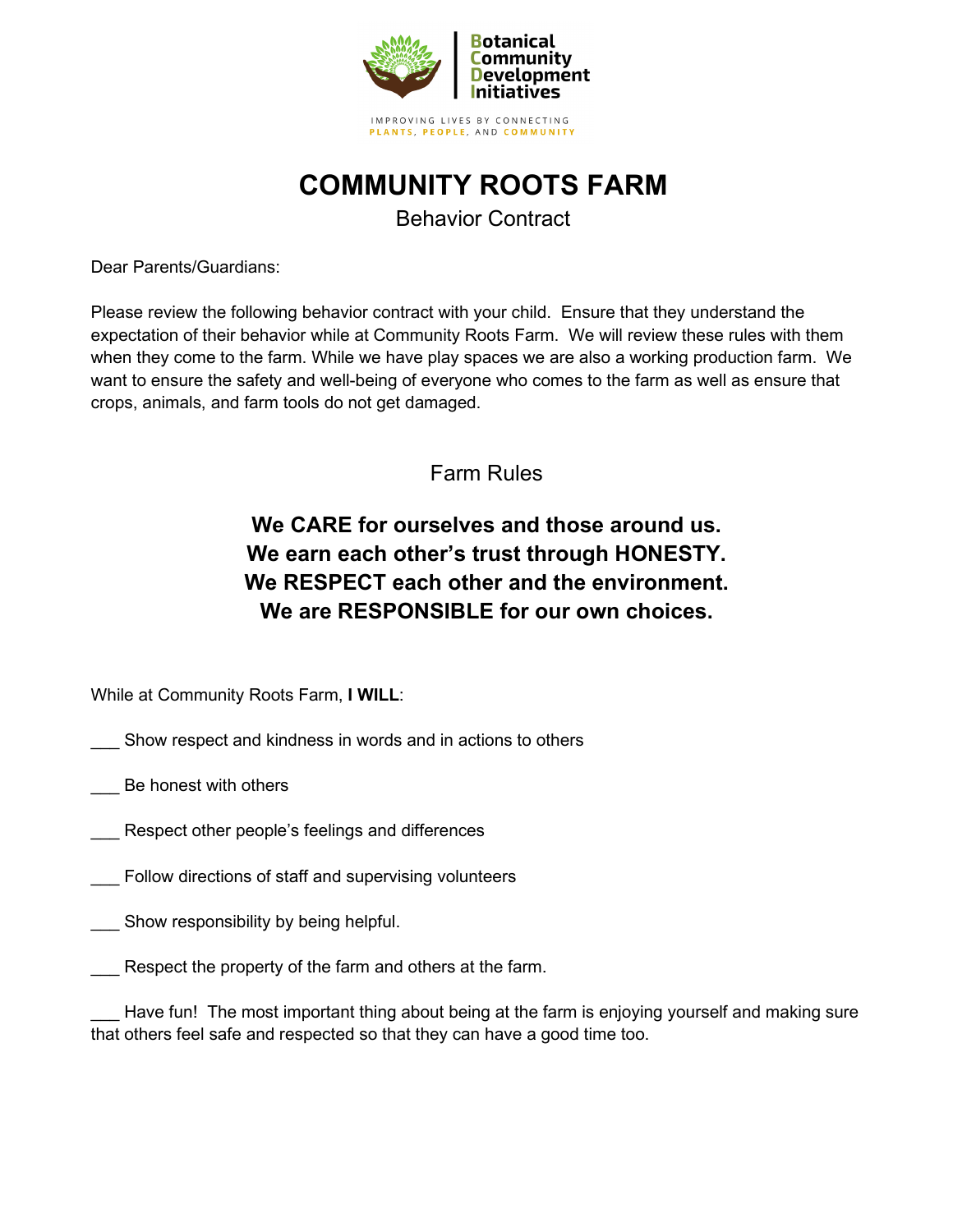

PLANTS, PEOPLE, AND COMMUNITY

While at Community Roots Farm **I WILL NOT**:

- Fight, "rough house" or behave unsafely **Damage or take things that don't belong to me**
- 

Let Threaten or bully others the state of the control of the Use inappropriate language

Bring prohibited items such as weapons or drugs.

\_\_\_ Pick any fruits or vegetables without permission.

Step on garden beds (so that they can continue to grow!)

I have read and understood the Community Roots Farm Behavior Contract and agree to follow the farm rules. I understand that failure to comply with these rules will have consequences, which may include, but are not limited to:

- Prohibition from participation in activities at Community Roots Farm and/or with Botanical Community Development Initiatives
- Permanent expulsion from Community Roots Farm

| Printed Youth name:<br><u> 1990 - Johann Stein, fransk politiker (d. 1980)</u>                                                                                                                                                |       |  |  |  |
|-------------------------------------------------------------------------------------------------------------------------------------------------------------------------------------------------------------------------------|-------|--|--|--|
|                                                                                                                                                                                                                               | Date: |  |  |  |
| Parent/Guardian Printed Name: Name: Name: Name: Name: Name: Name: Name: Name: Name: Name: Name: Name: Name: Name: Name: Name: Name: Name: Name: Name: Name: Name: Name: Name: Name: Name: Name: Name: Name: Name: Name: Name: |       |  |  |  |
| Parent/Guardian Signature: 2008 2010 2020 2021 2022 2023 2024 2022 2023 2024 2022 2023 2024 2022 2023 2024 20                                                                                                                 | Date: |  |  |  |